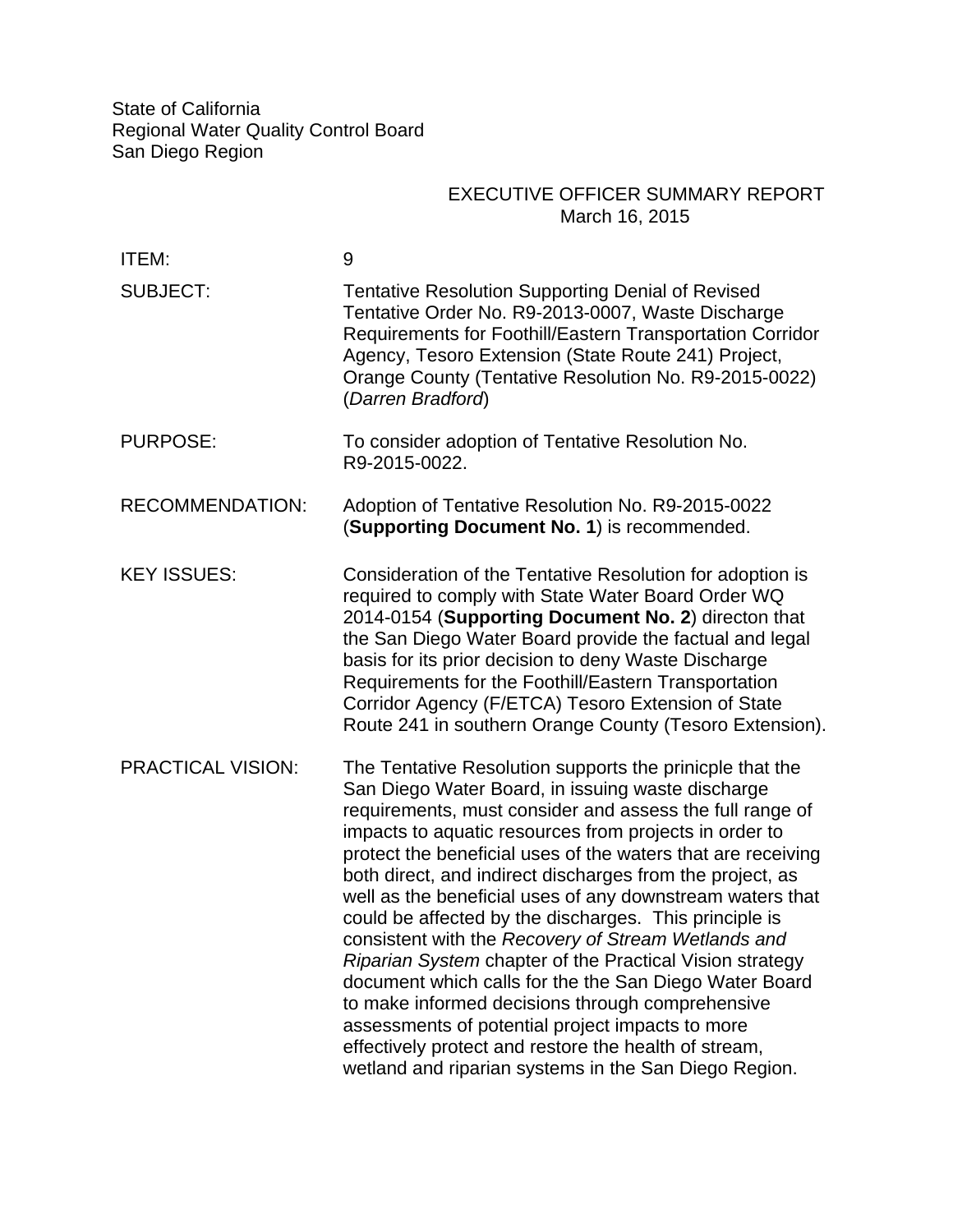DISCUSSION: On March 13, 2013, the San Diego Water Board held a public hearing to consider adoption of Waste Discharge Requirements (WDRs), Tentative Order No. R9-2013-0007 (Tentative Order), for the Tesoro Extension (**Location Map, Supporting Document No. 3**). The San Diego Water Board received testimony and accepted written comments but did not take final action on the Tentative Order. During the hearing the Chair of the San Diego Water Board announced that a second hearing would be scheduled to receive comments related to California Environmental Quality Act (CEQA) issues and proposed revisions to the Tentative Order.

> On June 19, 2013, the San Diego Water Board conducted a second public hearing to consider adoption of Revised Tentative Order No. R9-2013-0007 (Revised Tentative Order). Comments regarding Tesoro Extension Project compliance with CEQA, the Project's water quality impacts, and the revisions to the Tentative Order were considered at the hearing.

At both hearings, the San Diego Water Board heard extensive testimony from a large diverse group of stakeholders including San Diego Water Board staff, F/ETCA, the Save San Onofre Coalition (SSOC), elected officials, and other interested persons.

At the conclusion of the June 19, 2013 hearing, a majority of San Diego Water Board members voted to deny adoption of the Revised Tentative Order. Board members in the majority cited concerns about water quality impacts and an inaccurate and incomplete project description. Board members determined that, based on testimony received and evidence in the record, the Tesoro Extension Project was part of the larger Southern Orange County Transportation Infrastructure Improvement Project (SOCTIIP) that would extend the State Route 241 toll road south, crossing San Juan Creek and ultimately connecting to Interstate 5.

On July 19, 2013, F/ETCA submitted a timely petition to the State Water Board for *Reconsideration of Denial of Waste Discharge Requirements Revised Tentative Order No. R9-2013-0007 for Foothill/Eastern Transportation Corridor Agency, Tesoro Extension (SR 241) Project* (SWRCB/OCC File A-2259) (**Supporting Document No. 4**). By memorandum dated December 9, 2013, the San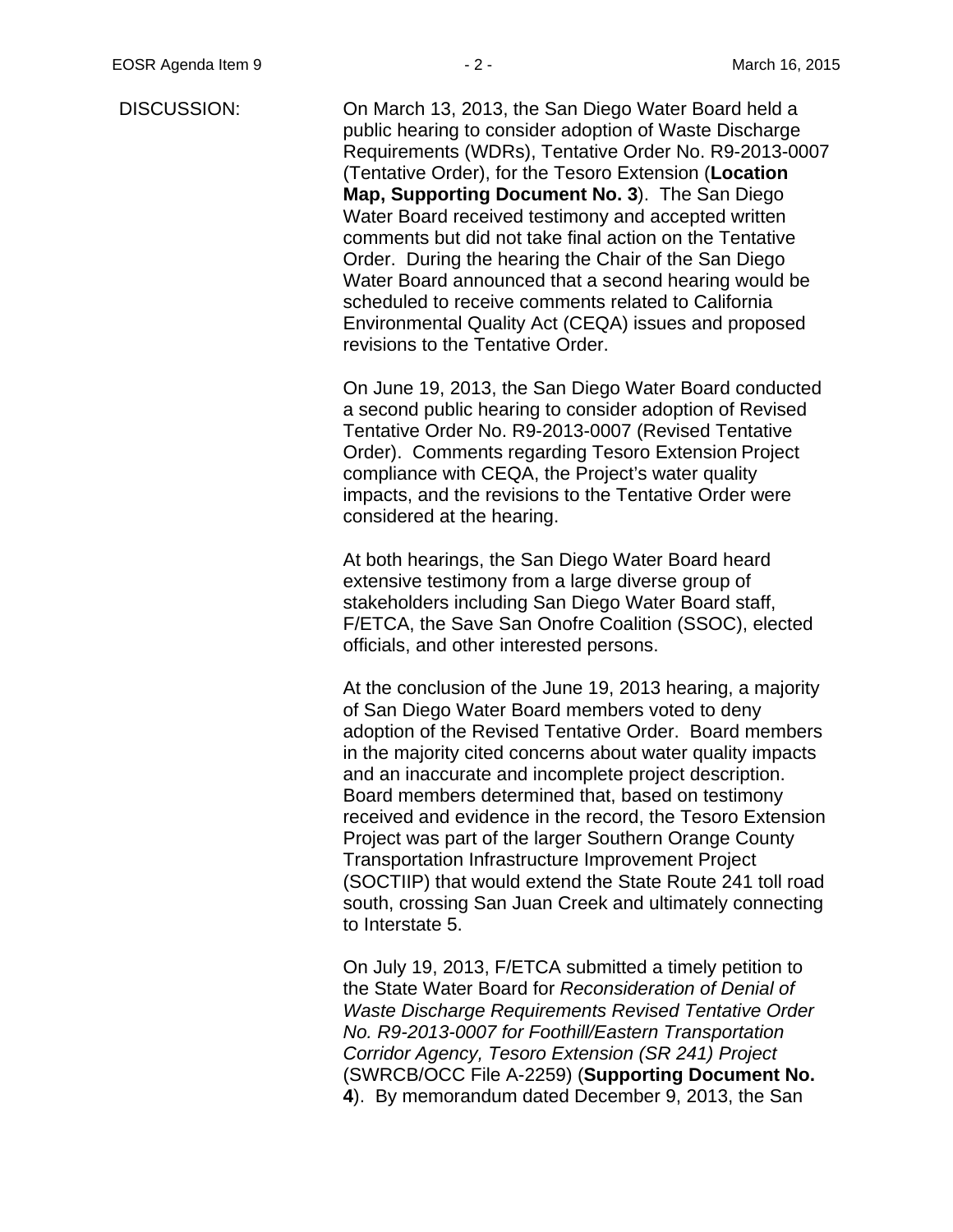Diego Water Board Executive Officer provided the State Water Board with a response to the F/ETCA petition supporting the Board's denial of the Revised Tentative Order (**Supporting Document No. 5**).

On September 23, 2014, after accepting comments from interested parties, the State Water Board adopted Order WQ 2014-0154 (**Supporting Document No. 2**).State Water Board Order WQ 2014-0154 remanded the matter to the San Diego Water Board and provided direction to the Board to further explain the factual and legal basis for its denial of the Revised Tentative Order.

Tentative Resolution No. R9-2015-0022 (Tentative Resolution) is provided for the San Diego Water Board's consideration and describes the factual and legal basis for the Board's prior denial of the Revised Tentative Order (**Supporting Document No. 1**). The Tentative Resolution constitutes the San Diego Water Board's proposed response to State Water Board Order WQ 2014-0154.

By letter dated February 4, 2015 the Tentative Resolution was released for a 14 day public review and comment period. Comments were limited to the findings of the Tentative Resolution; additional evidence related to the Revised Tentative Order was not accepted. F/ETCA commented, by letter dated February 18, 2015, that the San Diego Water Board should deny the Tentative Resolution for a variety of reasons as it does not comply with the State Water Board Order and there is no evidence in the record to support the findings required by the State Water Board (**Supporting Document No. 6**). By letter dated February 18, 2015, the Save San Onofre Coalition commented that it supports the Tentative Resolution for a variety of reasons and requests that the San Diego Water Board adopt it (**Supporting Document 7**). The San Diego Water Board also received 6 comment letters from other non-governmental organizations and 2,759 letters from private citizens in support of the Tentative Resolution (**Supporting Documents 8 and 9**). Three letters were received from private citizens opposing adoption of the Tentative Resolution (**Supporting Document 10**). All of these comment letters were timely submitted by the close of the comment period. A Response to Comments document containing San Diego Water Board responses to all of the timely received comments is provided in **Supporting Document No. 11**. No change to the